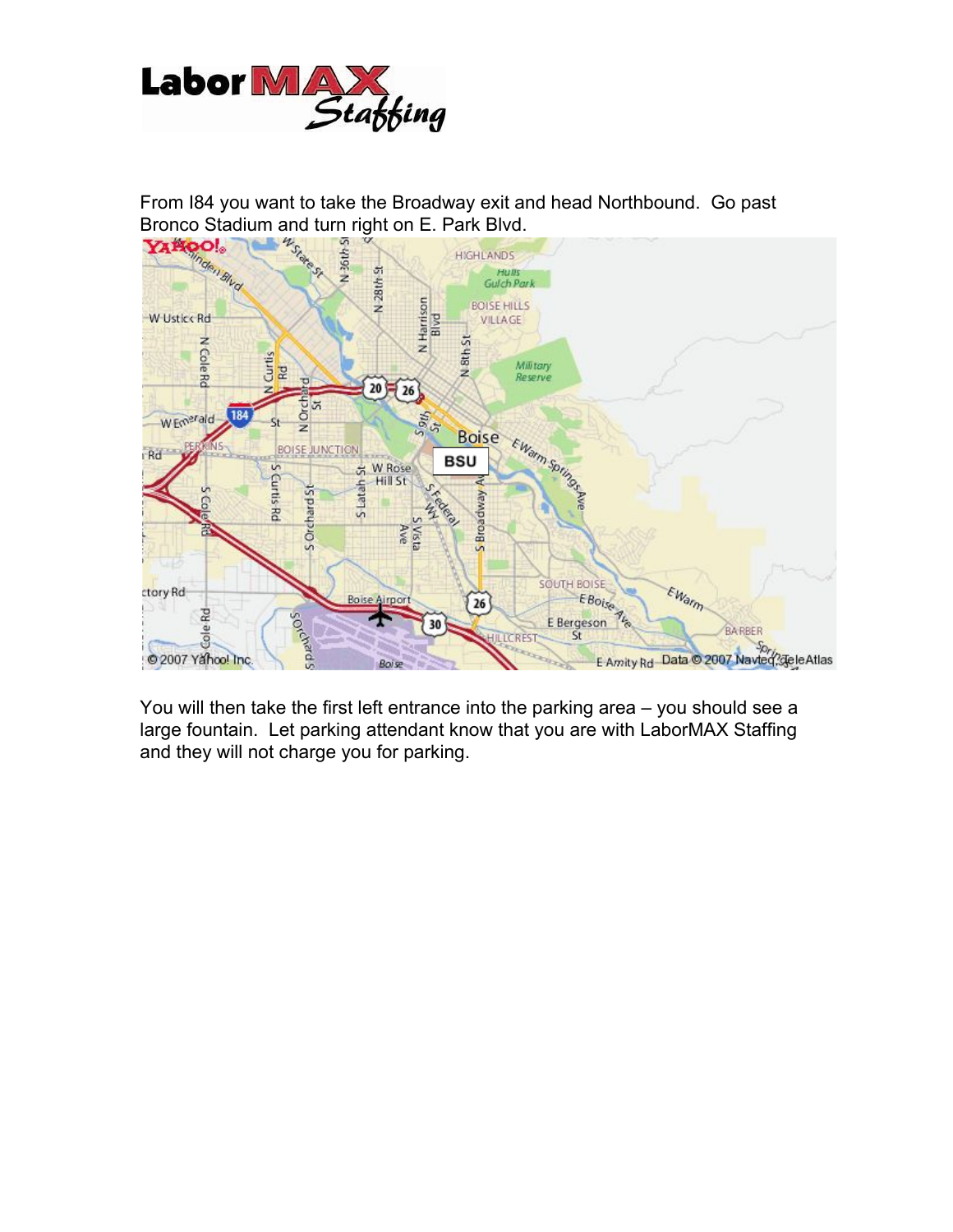



Be sure to make the first left into the parking area. Let them know that you are with the LaborMAX Cleaning crew and they should not ask you to pay. Once you park, head over to the stadium via Broadway Ave (either via short walk or the shuttle) and meet at the little white chapel which is located between the stadium and Broadway immediately after crossing the river. It is a short walk to BSU from the garage or you can ride a shuttle if it is convenient. Usually I won't know the area that the tickets will be at until the day of the game. But feel free to reach back out if you want more information and I will do what I can to find out. Once we meet up for the tickets I recommend you hand them out at the white chapel to your folks and then also let them know where we will be meeting after the game. The meet up after the game will often depend on where the seats are located – so I will let you know this when we make the exchange.